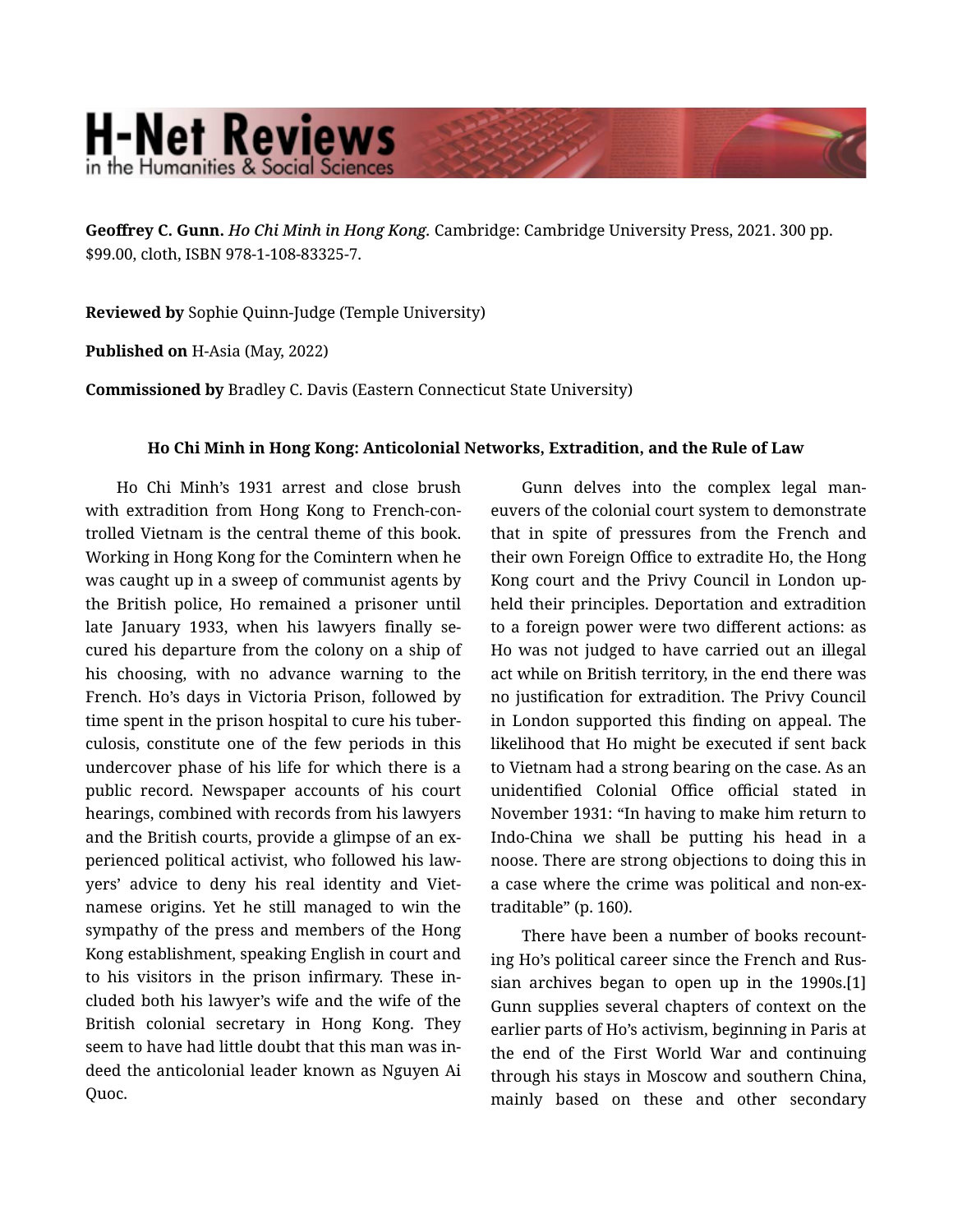sources. For readers new to the story, this exposition should be useful. However, it strikes this re‐ viewer as too fragmentary and jumbled to provide a clear narrative or discussion of the thornier points of Ho's political trajectory. Gunn's contribu‐ tion of a chapter on the Indonesian anticolonial activist Tan Malaka provides an interesting con‐ trast to Ho's path, but in this case the lack of detail, archival or otherwise, in this biography makes it difficult to analyze how and why their experiences with the Comintern diverged. It is clear enough, however, that Ho received excellent legal aid while imprisoned in Hong Kong, whereas Tan Malaka was left to defend himself while an inmate of Victoria Prison.

What gives Gunn's work power and poignancy is the current collapse of human rights law in Hong Kong, and to a certain degree in Great Britain itself. The attention to the rights of a thirdcountry national in 1931-32 and the reluctance of the Hong Kong courts to be pressured makes a sad contrast with the present. Following Dennis Duncanson and Lady Borton, Gunn raises the political background of the British lawyers in‐ volved in Ho's case as a possible reason for this humane treatment of an anti-imperialist activist. [2] Ho's trial and Privy Council appeal took place during the second Labour government of Ramsay MacDonald, and then under the National Govern‐ ment the latter formed in late 1931. Ho's lawyer, D. N. Pritt, a Socialist Party member and admirer of the Soviet Union, settled the case out of court with Sir Stafford Cripps, who served as the repres‐ entative of the Crown. Cripps was the nephew of Beatrice and Sidney Webb, well-known socialists. Like Pritt he was also a leading light in the British Socialist Party. Not until the closing days of World War II would Ho Chi Minh have the occasion to collaborate with Western officials who would view his cause with such sympathy. But at this crucial moment in his struggle with France, these men en‐ sured that he could return to Moscow to wait out the twists and turns of Soviet policy in obscurity, until he would once again in 1938 be sent to ad‐ vise the Vietnamese independence movement.

Note

[1]. Pierre Brocheux, *Ho Chi Minh: A Bio‐ graphy*, trans. Claire Duiker (Cambridge: Cam‐ bridge University Press, 2007); William J. Duiker, *Ho Chi Minh: A Life* (New York: Hyperion, 2000); Sophie Quinn-Judge, *Ho Chi Minh: The Missing Years: 1919-1941* (London: Hurst & Company, 2003).

[2]. Gunn cites articles by Dennis J. Duncan‐ son, "Ho Chi Minh in Hong Kong, 1931-32," *China Quarterly* 57 (1974): 84-100, [https://doi.org/](https://doi.org/10.1017/S030574100001095X) [10.1017/S030574100001095X](https://doi.org/10.1017/S030574100001095X); and Lady Borton, "Cheating Death and Saving a Nation," *Vietnam News*, June 7, 2011.